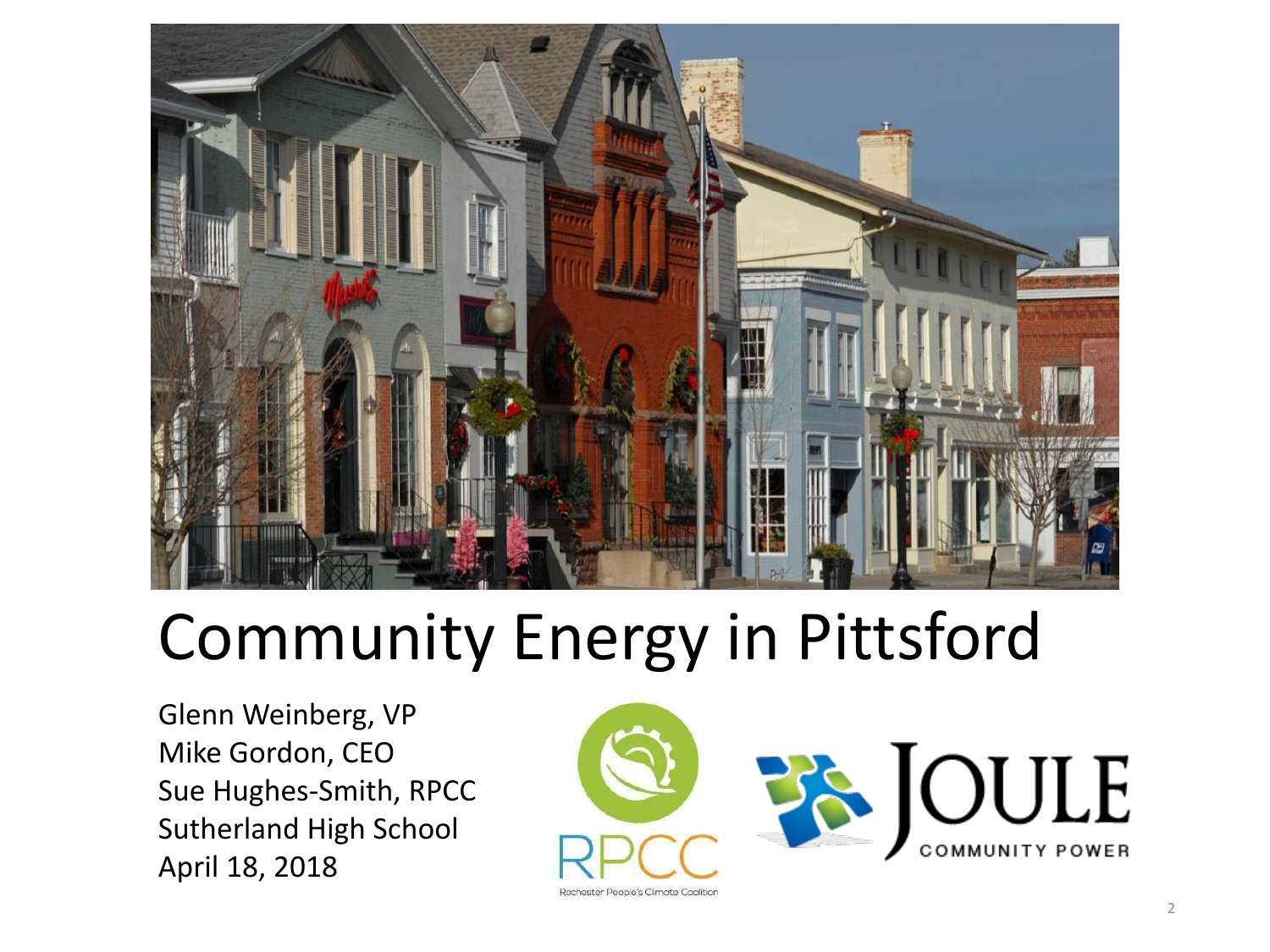## **Community Choice Aggregation (CCA)**

CCA is an enabling tool that relocates the authority to source default energy supply *from* the state *to* the local level

Empowers communities to take advantage of collective purchasing power, protect consumers, and dictate terms

With the right program structure, CCA can also be a tool to *access clean energy markets, and capture even greater savings*

Residential and small commercial customers currently supplied by RG&E will be automatically enrolled; free opt-out anytime

RG&E remains regulated monopoly for delivery (poles and wires)

Savings are typically 5-10% on electricity supply (~2-5% of total bill)

*How would you like to see Pittsford use this tool?*



- 
- 
- 
- 
- 
- 

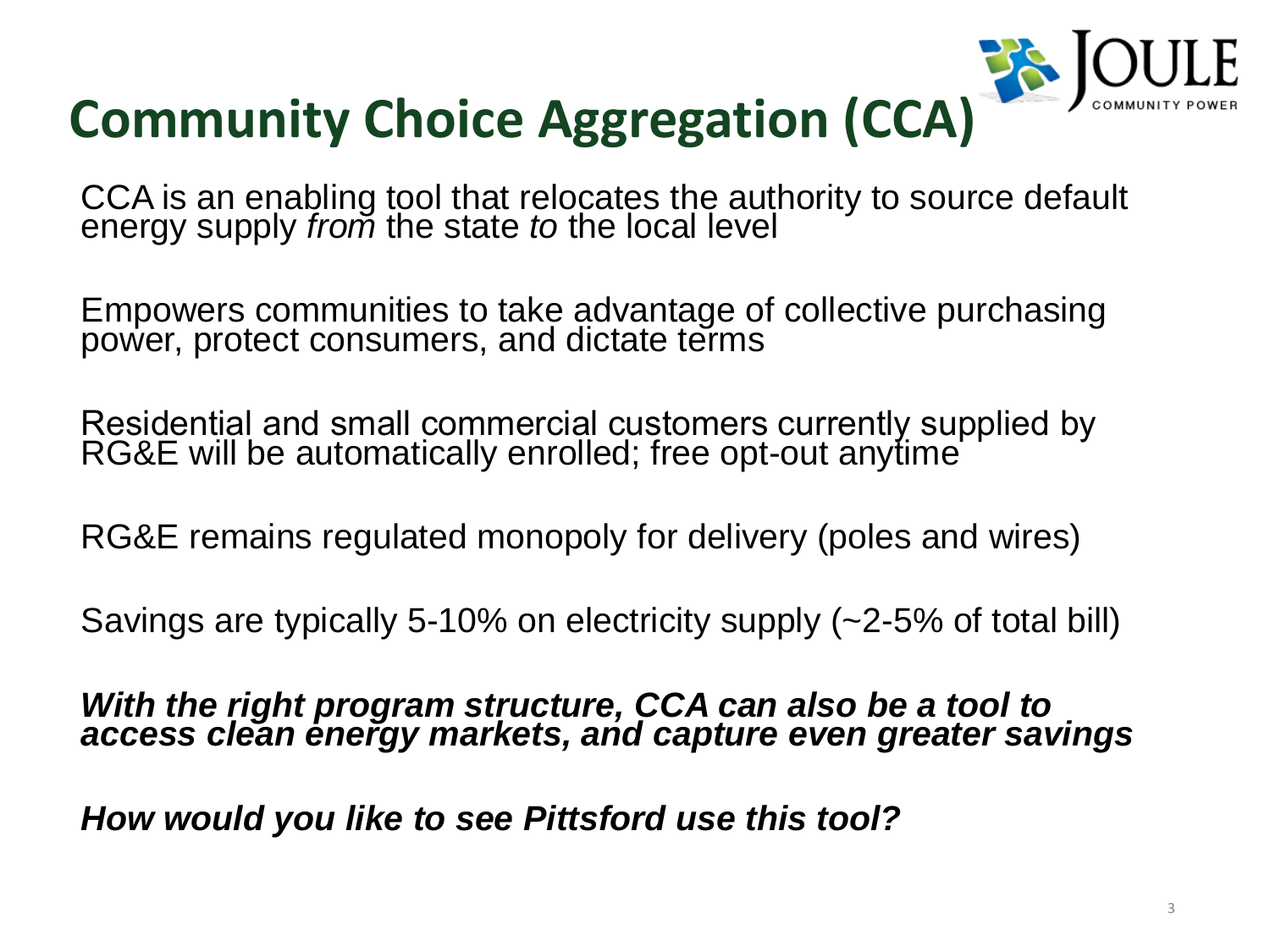### **NYS Leadership and Innovation <sup>2</sup>8 JOULE**

Joule principals responsible for design, organization, and implementation of *first and only* CCA in 2016

**Only** state-approved CCA Plan allowing communities to source local clean energy

**Only** entity in NYS authorized to register consumers as a dynamic grid resource, earning \$ by adjusting their smart thermostats at critical moments



Contracted by NYSERDA to develop CCA and community energy resources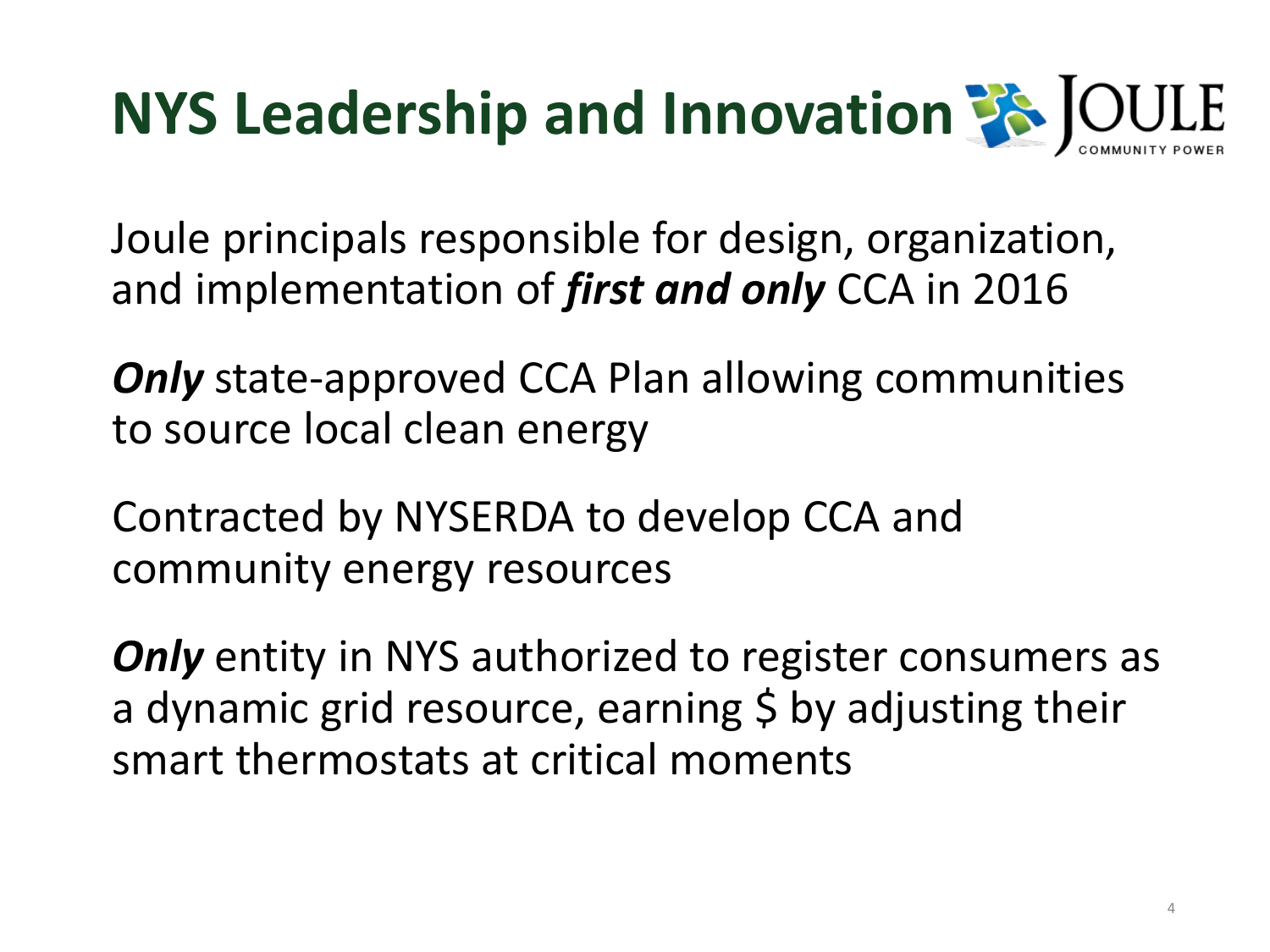## **First New York CCA**



- Spearheaded by Joule CEO and VP
- Launched May 2016
- 100,000+ customers in 20 communities
- \$10 million in savings (as of 4/2018)
- Largest renewable energy purchase in NYS history
- 14 communities 100% renewable default Hastings-
- Free opt-out/cancellation any time

Town of Ossining **Village of** Ossining Village of Tarrytown Village of Irvington Village of

> **City of New Rochelle Village of Pelham**

on-Hudson





### **Village of Pleasantville**

**Town of Greenburgh** 

**Village of Rye Brook** 

**City of White Plains** 

**Town of Mamaroneck Village of Mamaroneck Village of Larchmont**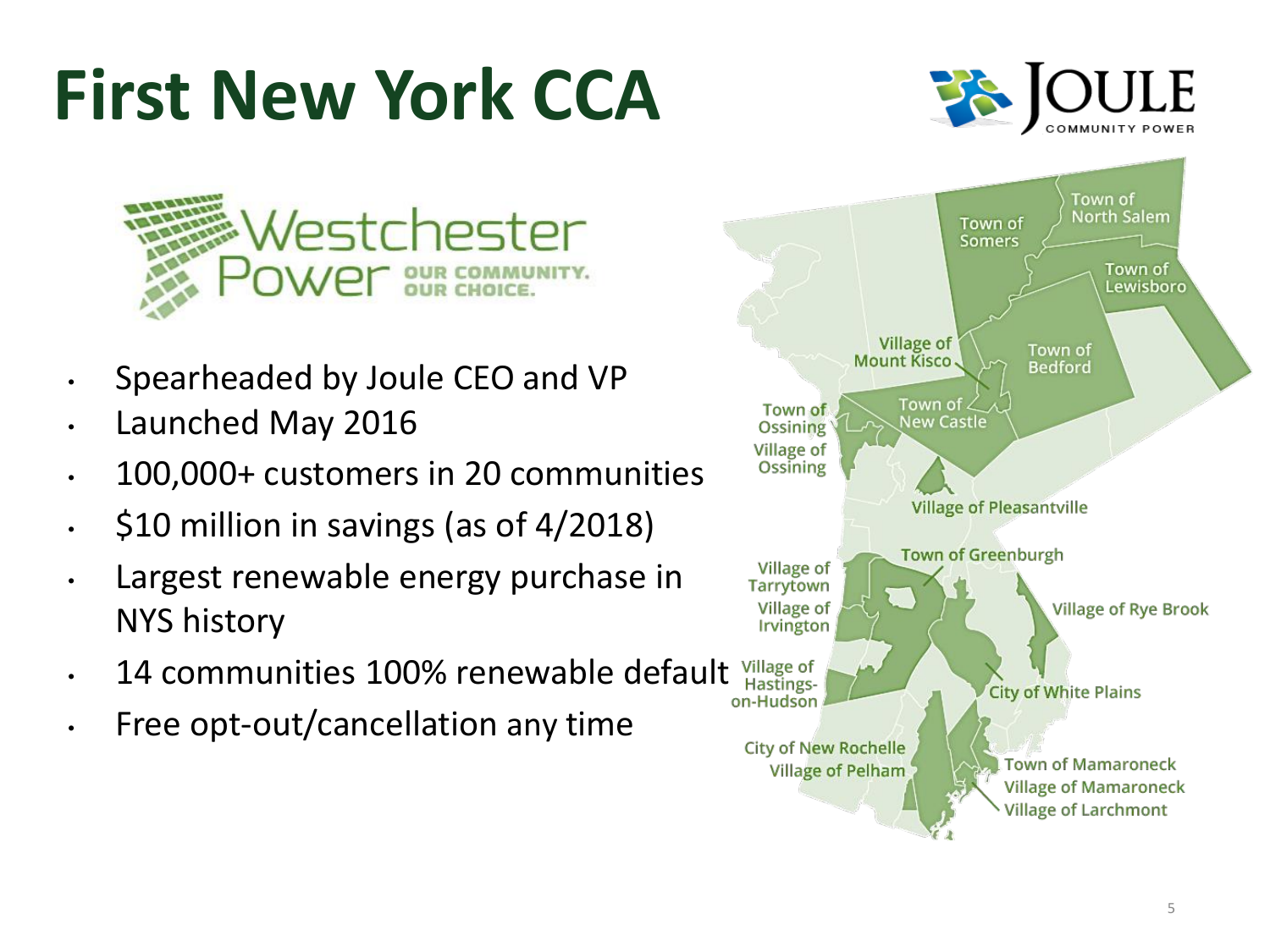

### **hester Residential Rate Comparisons: ConEd and NYSEG**

Con Ed Rate - WP Green - WP Basic

6



 $\blacksquare$  WP Green  $\blacksquare$  WP Basic NYSEG

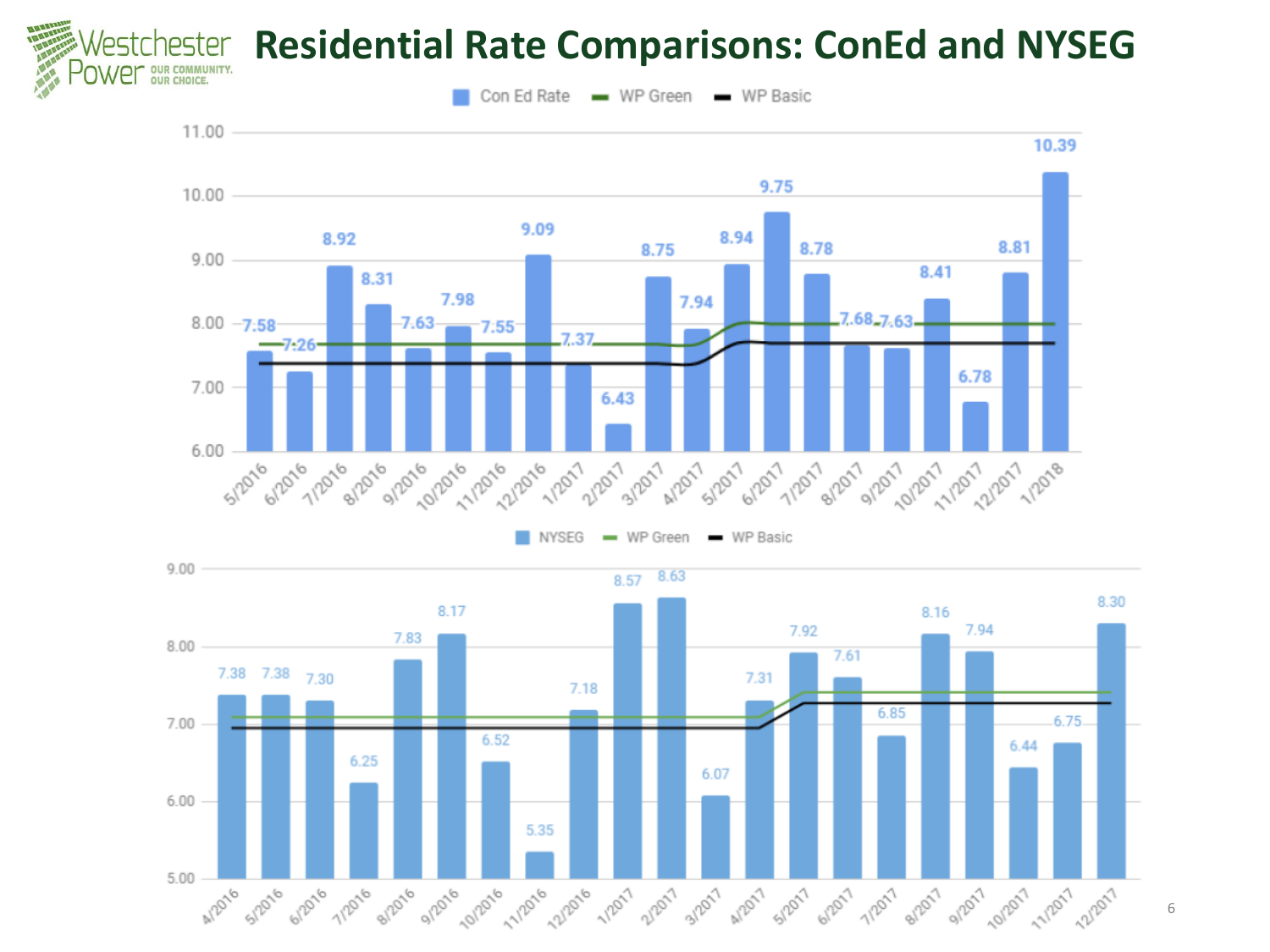# **Community-Scale Clean Energy 33 JOULE**

Synonyms: community solar, solar farms, shared solar, solar gardens, community distributed generation

Equivalent to 200-500 rooftop solar arrays

Not always solar- wind, hydro, anarobic digesters, and other sources eligible

As of 2015, all New Yorkers can access the economic and environmental benefit from local clean energy projects

NYS has mandated RG&E to credit customers' bills that join a community renewable project for the value of the power they've purchased

*Cleaner AND cheaper!* Guaranteed savings to all participating consumers- usually ~10% off the entire bill (not just supply)

- 
- 
- 

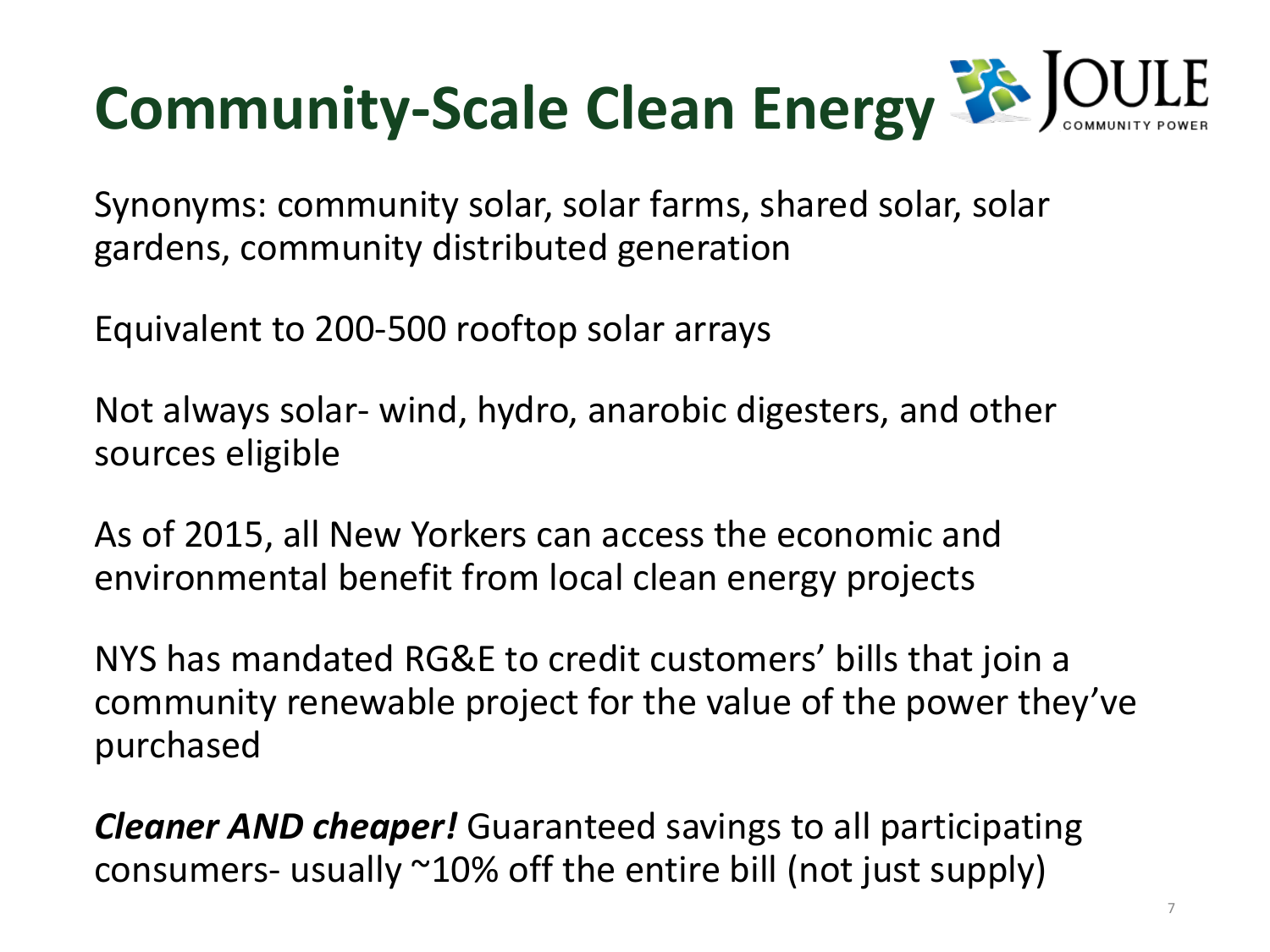### **Pittsford's Community Solar Opportunity**

| Municipality             | Households |  |
|--------------------------|------------|--|
| <b>Town of Pittsford</b> | 10,173     |  |
| Village of Pittsford 643 |            |  |

| <b>Approved</b><br><b>Projects</b> | <b>Capacity</b> | <b>Max</b><br><b>Homes</b><br><b>Served</b> | <b>Potential Econ.</b><br><b>Development</b> |   |
|------------------------------------|-----------------|---------------------------------------------|----------------------------------------------|---|
| 27                                 | 67 MW           | 11,652                                      | \$96million                                  | O |
|                                    |                 |                                             |                                              |   |



*This is a scarce resource: will Pittsford take advantage?*

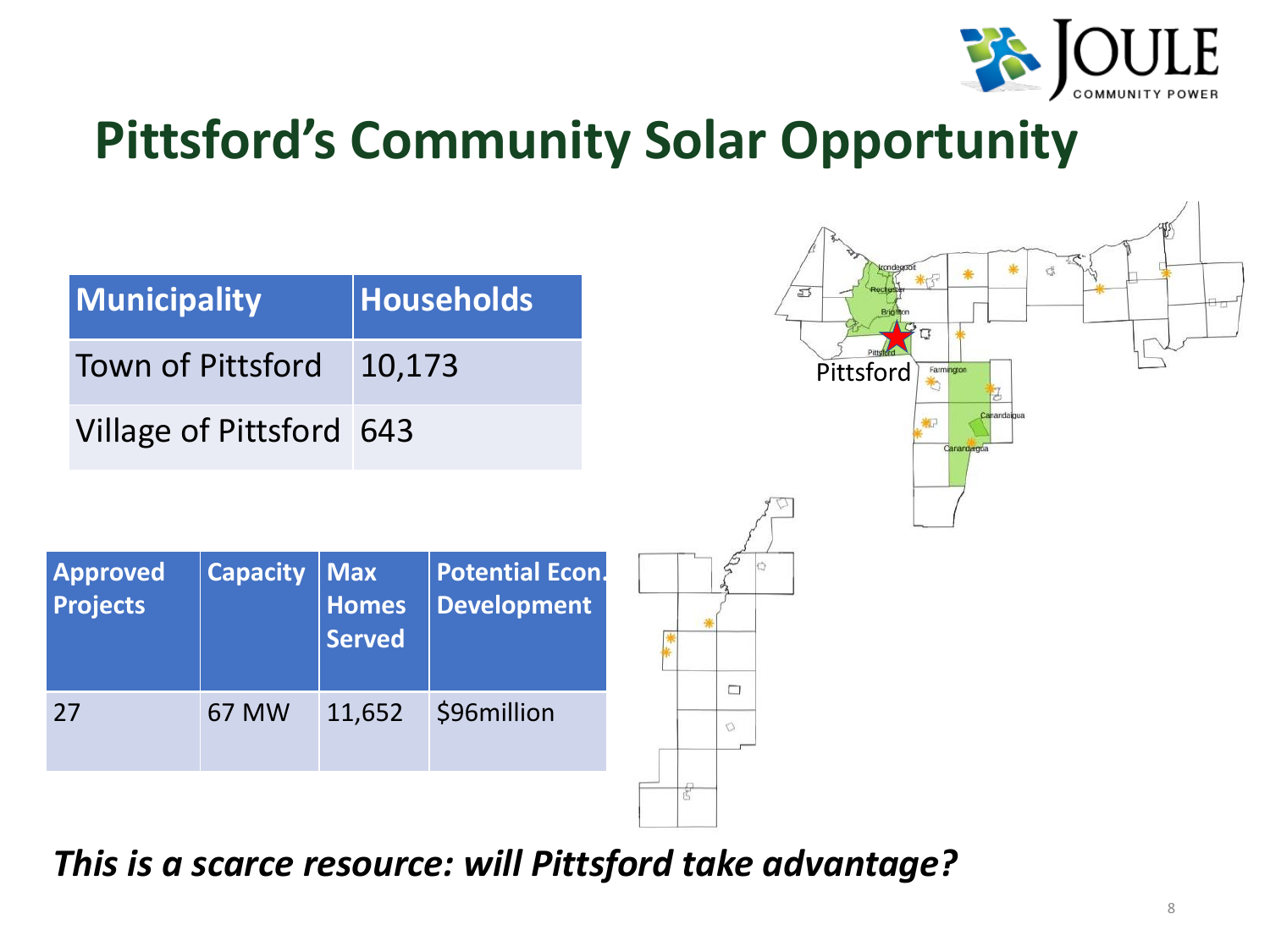## **CCA: The Next Generation**

*First of its kind community energy program; approved 3/2018:*

- 10-20 years of guaranteed savings for residents by partnering with community renewable projects
- Equal access for all income levels
- No individual customer contracts, no credit checks
- Local economic growth, system resilience, sustainable energy
- Joule/RPCC act as representative of municipality to develop/vet projects/developers
- Community ownership options in local projects

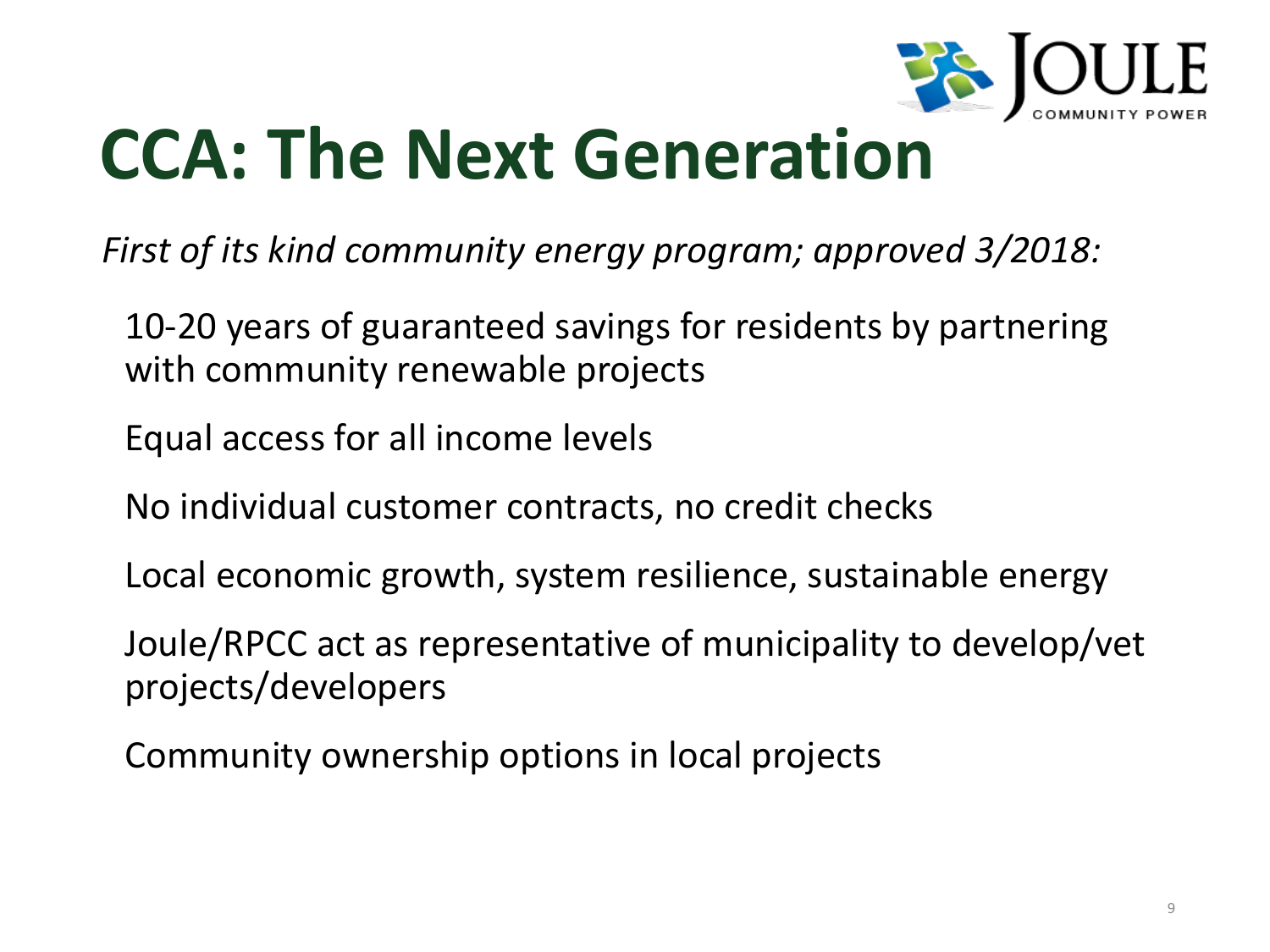### **CCA Administrator Comparison**

**Description**

Ite the petition for NY's pilot 2014); as of 4/21/2016, any rator may offer services

ncipals worked with 25 lities and their Counsel to he only operating CCA in the

ne only authorized rator in New York State, by the  $\textsf{rvice}$  Commission (3/15/2018)

been granted the only license ork State by the grid operator k Independent System -"NYISO", 12/2017)

tners with local groups to customer support and ity outreach operation; rative fees are shared

 $\overline{\phantom{a}}$ 

| <b>Capability</b>                                                         | Joule        | <b>Competitors</b> | <b>Annual</b><br>Savings /<br>Household |                                                     |
|---------------------------------------------------------------------------|--------------|--------------------|-----------------------------------------|-----------------------------------------------------|
| Authority to buy energy and<br>renewable certificates in bulk             | $\checkmark$ |                    | \$40                                    | Joule wrc<br>$CCA$ $(12/2)$<br>Administr            |
| <b>Experience implementing</b><br>renewable energy CCA in NY              | $\checkmark$ |                    | N/A                                     | <b>Joule Prin</b><br>municipa<br>develop t<br>state |
| Authorized by PSC to offer<br>community distributed<br>generation credits | $\checkmark$ |                    | \$90                                    | Joule is th<br>Administr<br><b>Public Ser</b>       |
| Authority to pay homeowners<br>for their smart thermostats                |              |                    | \$40                                    | Joule has<br>in New Yo<br>(New Yorl<br>Operator     |
| Compensates local organizers                                              |              |                    | N/A                                     | Joule par<br>manage o<br>communi<br>administr       |

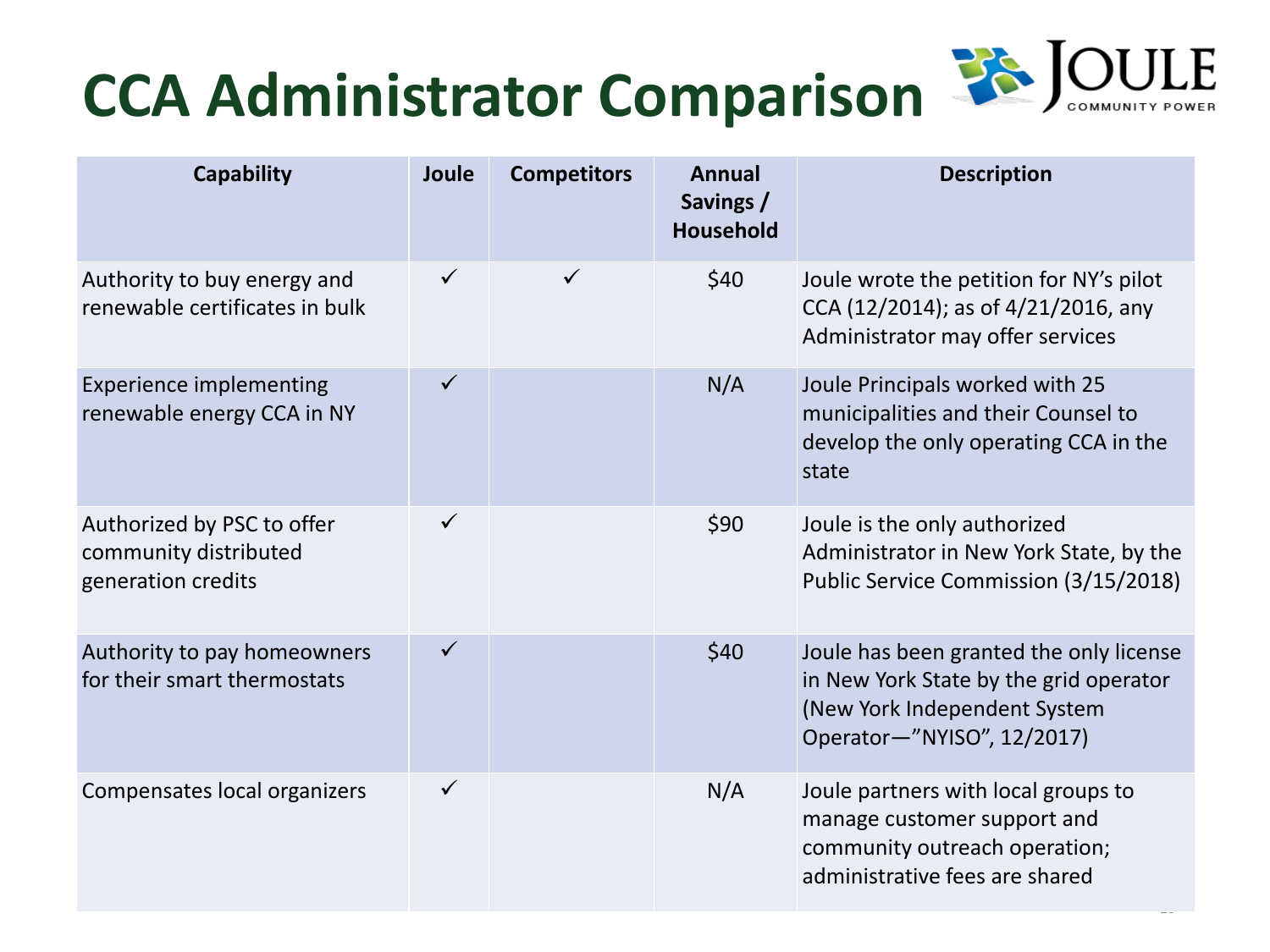### **Additive Consumer Value**

| <b>Program Component</b>        | <b>Estimated Annual 9</b> |
|---------------------------------|---------------------------|
| <b>Electricity Supply (CCA)</b> | \$40                      |
| <b>Community Clean Energy</b>   | \$90                      |
| <b>Smart Thermostat Program</b> | \$40                      |
| Total                           | \$170                     |

Joule is aligned with the community: we are compensated by a portion of the value we create

No commitment until we deliver a contract and pricing that meets your established criteria



### $\delta$  avings/Household